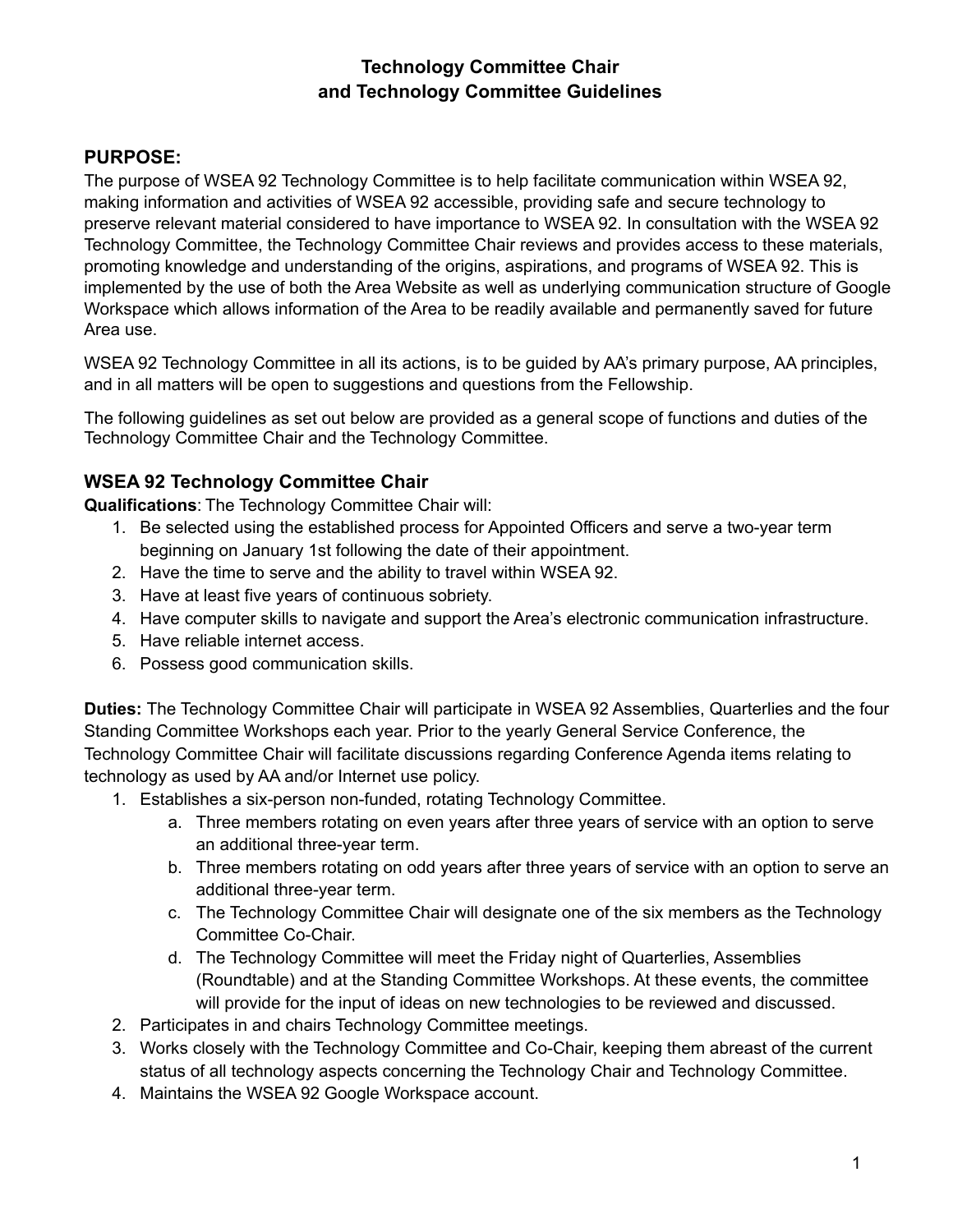- 5. Provides Google Workspace accounts, including email login information to all incoming WSEA 92 elected and appointed officers, District Committee Members and Alternate District Committee Members, as well as past Delegates.
- 6. Provides assistance and education to WSEA 92 service members on the use of technologies utilized by the WSEA 92, as needed.
- 7. Be the primary contact and maintain a relationship with the website hosting service. To include:
	- a. Maintenance of registration of the domain name.
	- b. Ensure that the domain name(s) are paid and protected appropriately.
	- c. Maintain SSL certificate(s).
	- d. Monitor site backups.
- 8. Management and maintenance of WSEA 92 owned technology devices.
	- a. Inventory of WSEA 92 owned devices.
		- i. Computers.
		- ii. Peripherals. (printers, projectors, translation equipment, etc.)
	- b. Maintain a list of all software licenses for all computers owned by WSEA 92.
	- c. Assist in setup of equipment as requested.
	- d. As equipment ages out, recover and dispose of equipment.
		- i. Pass purchased/licensed software to current hardware.
		- ii. Wipe software and data from devices before passing on for disposal.
		- iii. Make recommendations for replacement of WSEA 92 equipment.
- 9. Submit reports/articles to the WSEA 92 Newsletter each month.

### **Expenses paid or reimbursed by WSEA 92:**

- 1. Website costs (ISP/IPP & Domain Name) expenses.
- 2. Software and hardware updates and replacement with WSEA 92 Committee approval.
- 3. All WSEA 92 Assemblies, Quarterlies and Standing Committee Workshops.
	- a. Travel.
	- b. Meals.
	- c. Lodging.
	- d. Registration.
- 4. Communication Expenses.
	- a. Copies.

## **WSEA 92 Technology Committee**

The Technology Committee will provide encouragement, information, direction, and support to the WSEA 92 Committee in the use of new and existing technologies, to better carry the message. In all its actions, the Technology Committee is to be guided by AA's primary purpose and AA principles.

#### **Qualifications of Technology Committee**

- 1. Have the time to serve WSEA 92.
- 2. Have Basic computer skills.
- 3. Have at least two years of continuous sobriety.
- 4. Have reliable Internet access.

#### **Technology Committee Service Positions as established by Technology Committee Guidelines**

- 1. Technology Committee Co-Chair.
- 2. Secretary.
- 3. Technical Assistant(s) to help maintain hardware/software support.
- 4. Three (3) additional members.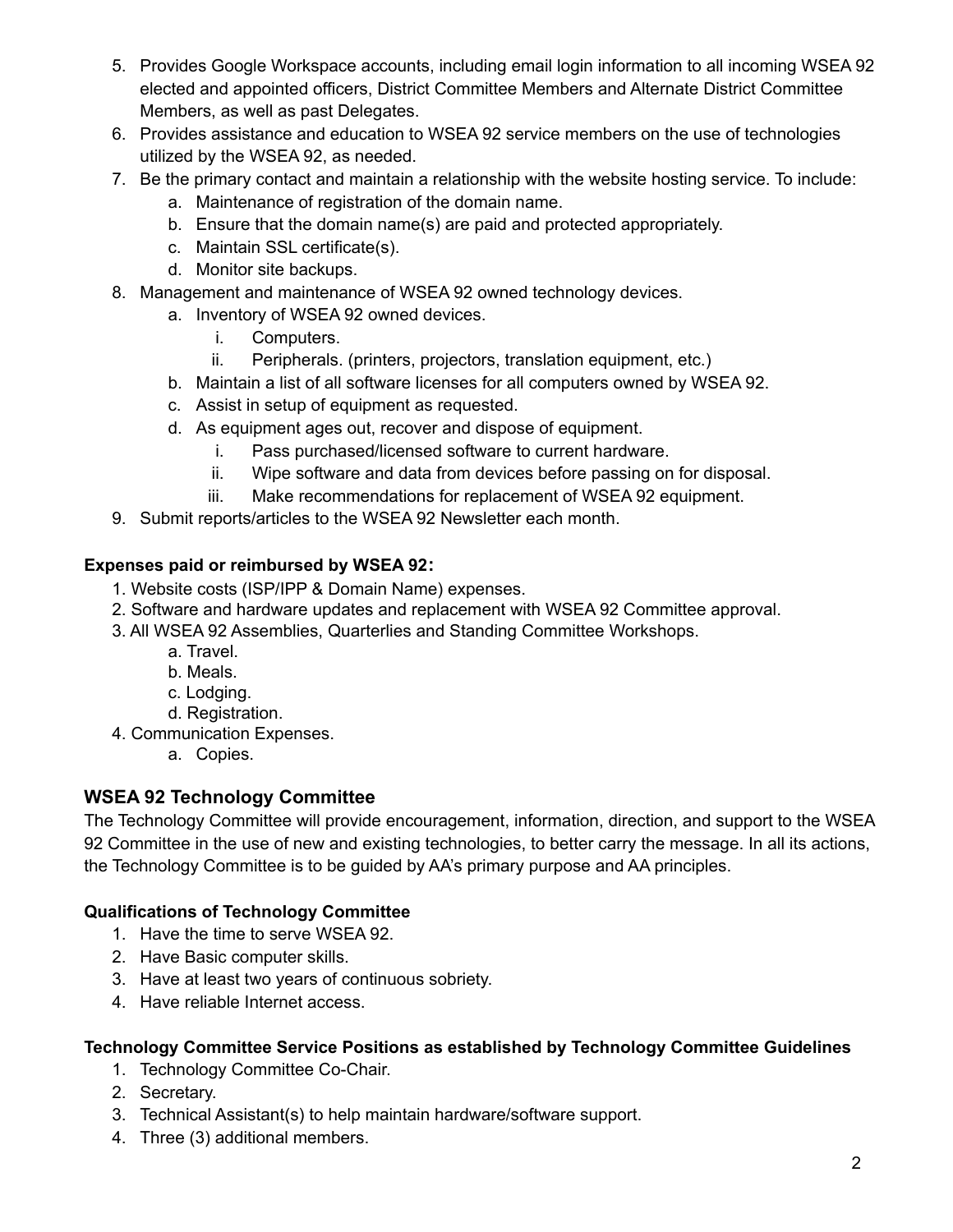### **Technology Committee Co-Chair Duties**

The Co-Chair may be called upon to perform specific duties to assist the Technology Committee Chair. The Technology Committee Co-Chair provides continuity to the Technology Committee by providing knowledge and experience shared by the Technology Committee Chair. If in any given rotation the Technology Committee Chair is unable to continue their duties, the following would take place in order to replace the Technology Committee Chair: Co-Chair, Technology Committee members, and/or other members can provide a resume to the WSEA 92 Chair to be affirmed by the WSEA 92 elected officers.

### **Secretary Duties**

- 1. Records minutes at Technology Committee meetings and promptly circulates them to the Technology Committee.
- 2. Distributes any Committee documents to committee members.
- 3. Helps the Technology Committee Chair maintain the records of inventoried WSEA 92 technology items (hardware, software and licenses).

## **Technology Committee Duties** - The Committee:

- 1. Through its group conscience, undertake and maintain final responsibility and authority for the use and content of the WSEA 92 website.
- 2. Will create and maintain policies defining and describing what the website will and will not post or display.
- 3. Will make itself available for consultation with other committees about conference related items that could utilize the experience of the Technology Committee.
- 4. Provides training to elected DCMs or Alternate DCMs so they are able to maintain meeting schedules for their Districts.
- 5. May be called upon to perform specific duties in the assistance of the Technology Committee Chair.
- 6. Email messages will receive a reply within seven (7) days.

#### **Website Contents and Services**

- 1. The spirit of AA principles, Traditions and Guidelines will be followed. This means, among other things:
	- a. Anonymity will be preserved and protected:
		- i. The first name and last initial of AA members and the full name of non-AA members may be displayed on the website.
		- ii. Personal phone numbers, postal and E-mail addresses will not be displayed on the website, except for additions to the website calendar such as event flyers.
	- b. There will be no endorsement or affiliation with non-AA entities. (Tradition 6)
	- c. The AA Preamble will be displayed on the website.
	- d. The WSEA 92 website will only link to websites maintained by AA service entities except for tools to help disseminate information (e.g. Adobe).
- 2. A link to the AAWS website (www.aa.org) will be provided to access general information about AA.
- 3. Copyrights and registered trademarks, when used, will be acknowledged. Alcoholics Anonymous®, AA®, and The Big Book® are registered trademarks of Alcoholics Anonymous World Services, Inc. The Grapevine® and AA Grapevine® are registered trademarks of The AA Grapevine, Inc.
- 4. Email Addresses.
	- a. Anonymous links to trusted servants, WSEA 92 Committee members and DCMs email addresses.
	- b. Central Office and Intergroup representatives email addresses.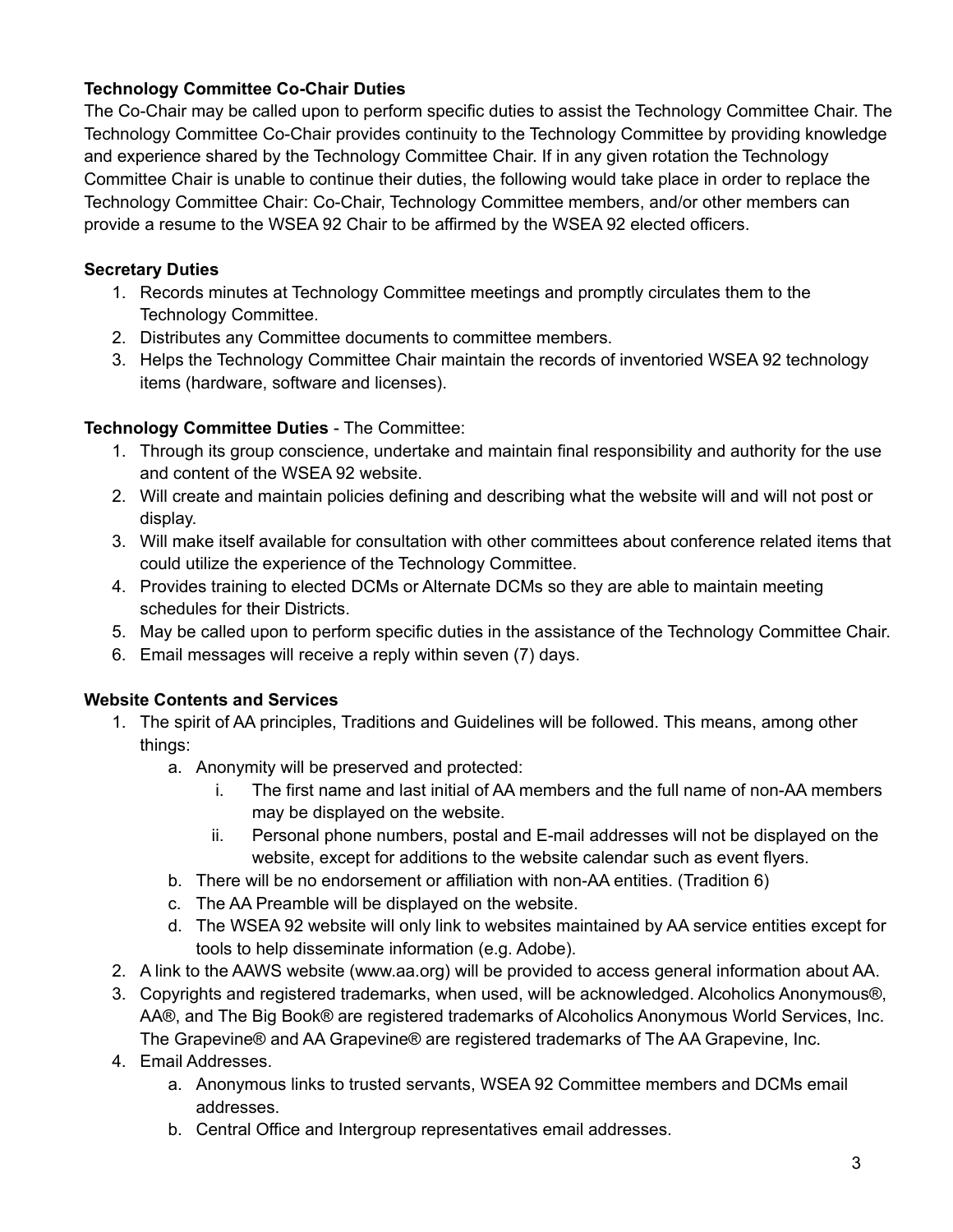- 5. The following types of information are approved for display on the WSEA 92 website.
	- a. Home Group and meeting information: type of meeting, time and location.
	- b. District meeting times and locations, mailing addresses, and answering service numbers.
	- c. Central Office and Intergroup contact information, locations and hours of operation.
	- d. Event information (location, time, agenda, registration form, etc.) for the following types of activities, primarily focused on events in WSEA 92:
		- i. AA General Service functions. (Quarterlies, Assemblies, Conferences, Forums, Workshops, etc.)
		- ii. Fellowship activities. (Roundups, picnics, dances, campouts, etc.)
	- e. Quarterly and Assembly meeting minutes.
	- f. Area Committee reports.
		- i. Elected officer reports.
		- ii. Standing committee reports.
		- iii. Ad-hoc committee reports.
	- g. Newsletters.
	- h. WSEA 92 Handbook.
	- i. WSEA 92 motions. (adopted and failed)
	- j. Documents pertaining to upcoming Assemblies or Quarterlies.
		- i. Agenda.
		- ii. Motions and background materials.
	- k. Links to Websites of AA service entities will be provided as a service to Website visitors.
- 6. If a submission is rejected, an explanation will be provided with the opportunity to edit and resubmit.

# **Domain Name Registration**

- 1. The WSEA 92 Website shall be registered to *Washington State East Area Assembly of Alcoholics Anonymous* with a domain name of *area92aa.org*. (established July 5, 2001)
- 2. The Technology Committee Chair or delegated representative shall be the administrative contact for the WSEA 92 Website's domain name.
- 3. The technical contact shall be the Internet Presence Provider (IPP) who maintains the primary domain name server for the WSEA 92 Technology Committee.

# **Website Administration and Maintenance**

- 1. The Technology Committee shall have direct oversight on all matters pertaining to the WSEA 92 Website.
- 2. The Technology Committee will perform the following tasks and specific responsibilities, but are not limited to, the following administrative duties:
	- a. Verify the Website adheres to AA Guidelines and Traditions.
	- b. Give WSEA 92 Website status reports at all Washington State East Area Assemblies and Quarterlies, additional reports in the Area Newsletter are also encouraged.
	- c. Utilize Google analytics to produce reports pertinent to the WSEA 92 Website.
	- d. Select cost-effective options for an Internet Presence Provider (IPP) and domain name registration services.
	- e. Design, create and make changes to the WSEA 92 Website.
	- f. Maintain a backup copy of all WSEA 92 Website files, excluding backup of hosted web pages.
	- g. Manage WSEA 92 Website users and user access levels.
	- h. Maintain and update event calendar with information provided by the WSEA 92 Fellowship.